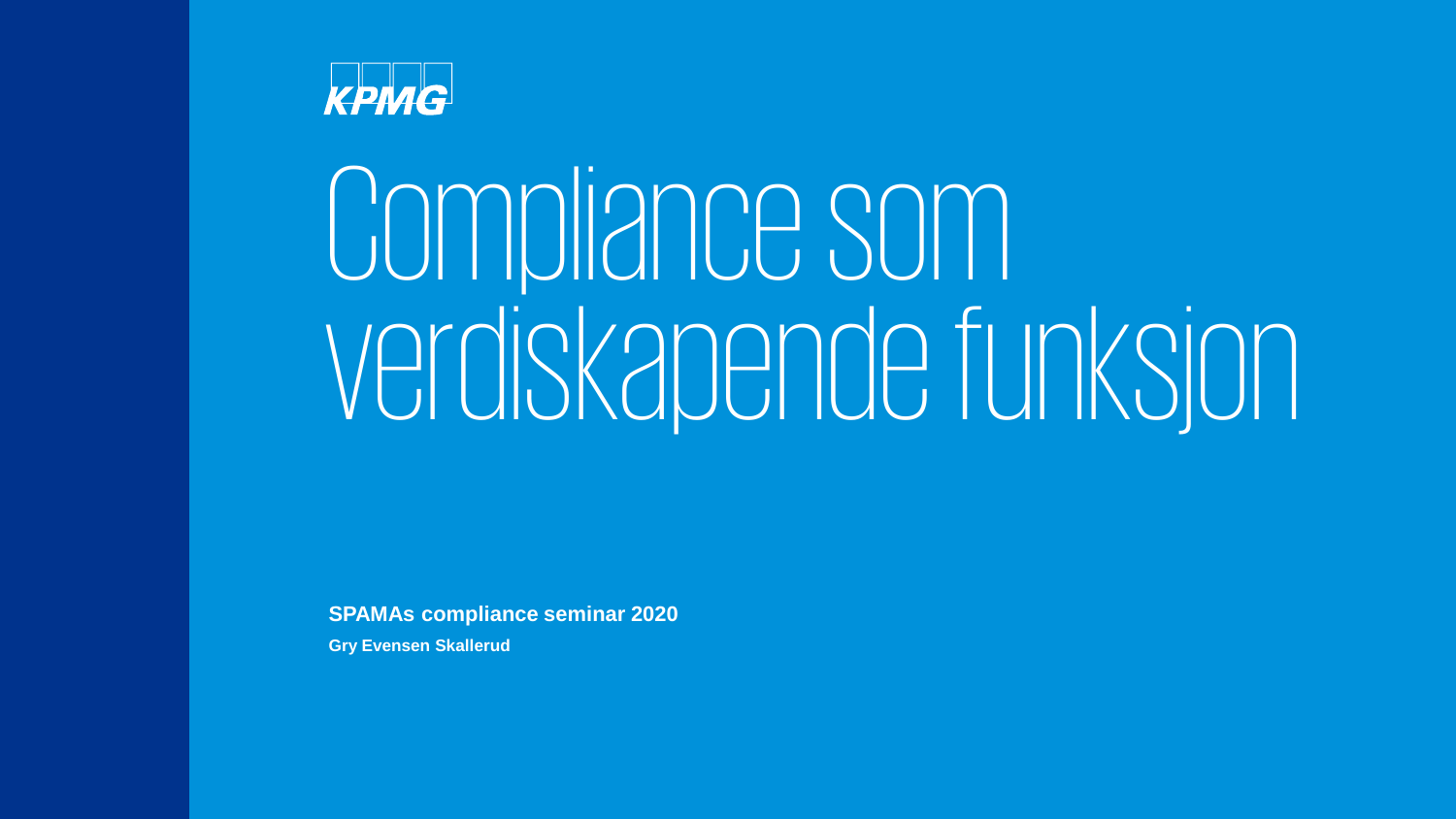

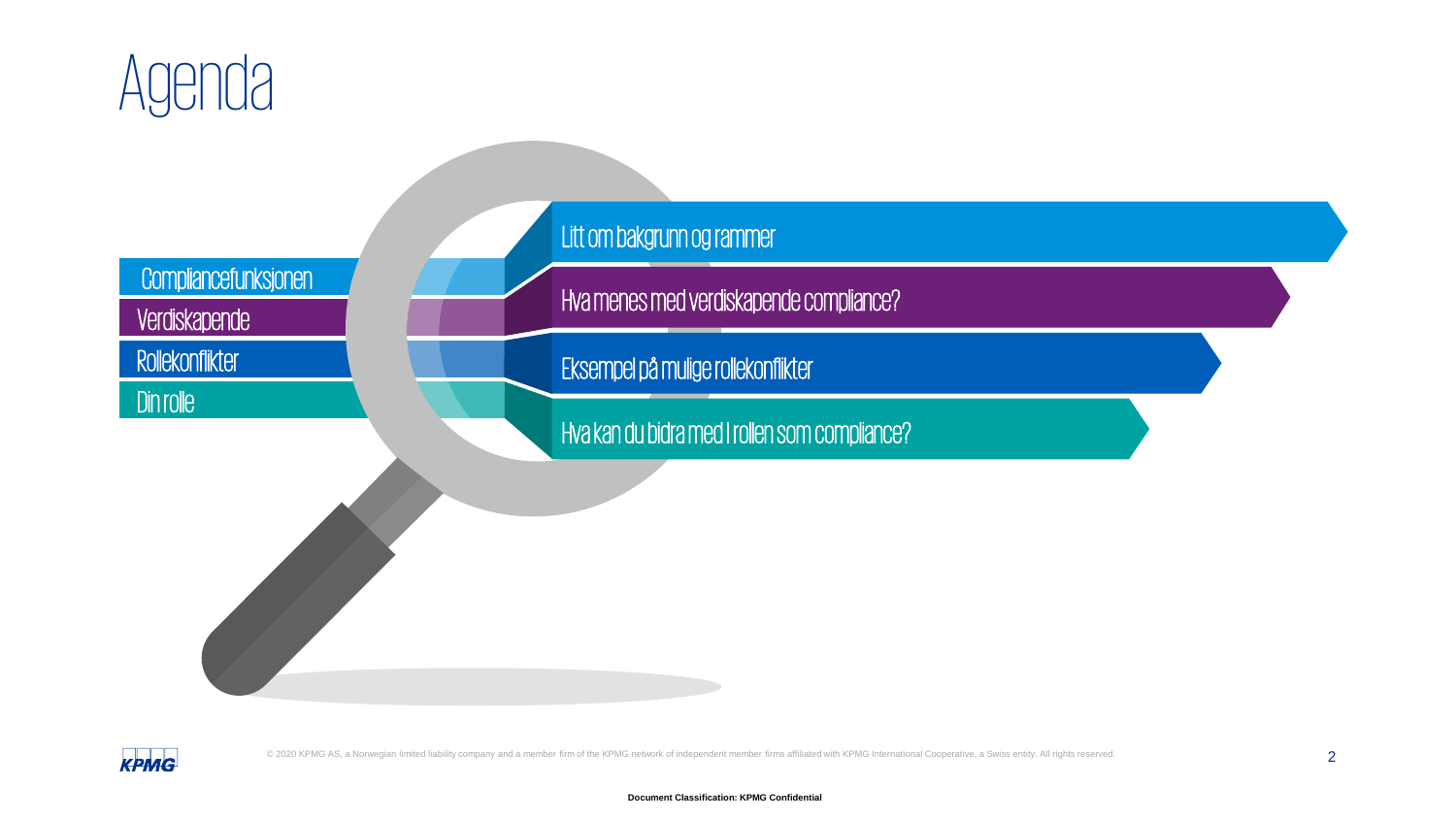

# Compliancefunksjonen – Litt om bakgrunn og rammer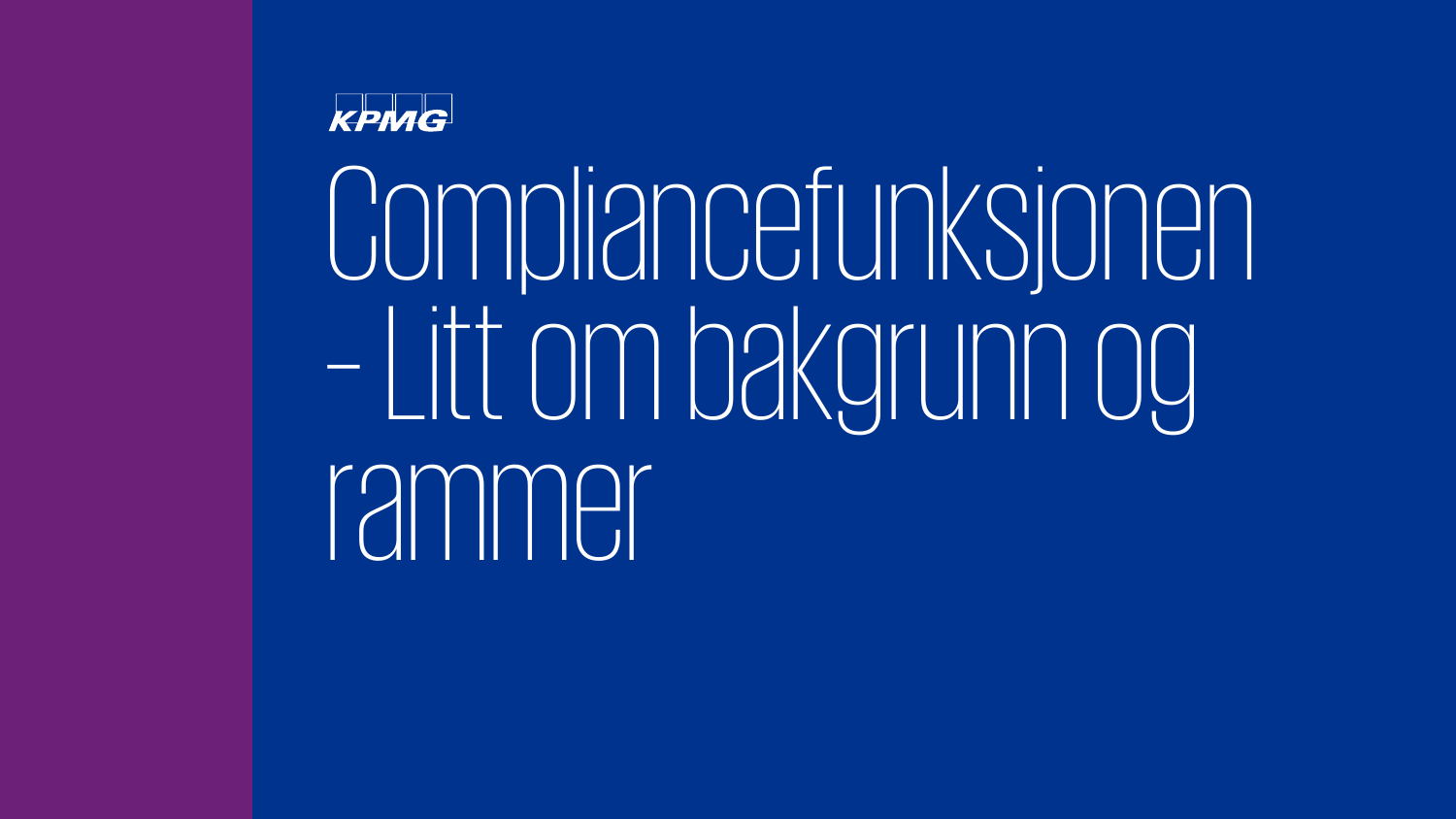Rollen har utviklet seg dramatisk de siste ti-årene

Fra politi til toppleder

Fremdeles i utvikling:

- stadig endring i forretningsvirksomheter
- digitalisering
- regulatorisk utvikling
- økt trykk fra tilsynsmyndighetene

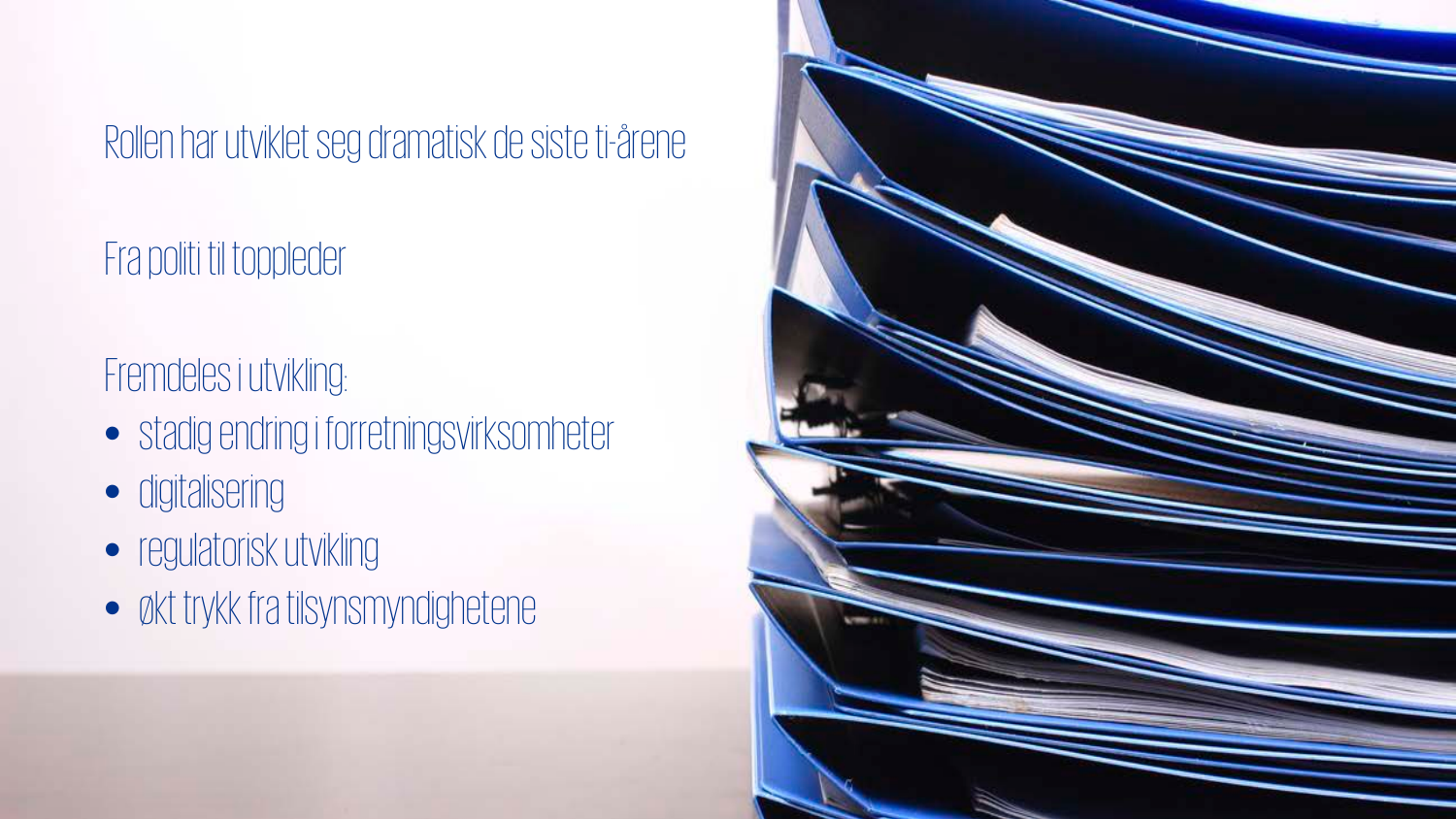### Compliancefunksjonenshovedoppgaver





© 2020 KPMG AS, a Norwegian limited liability company and a member firm of the KPMG network of independent member firms affiliated with KPMG International Cooperative, a Swiss entity. All rights reserved.

#### **Document Classification: KPMG Confidential**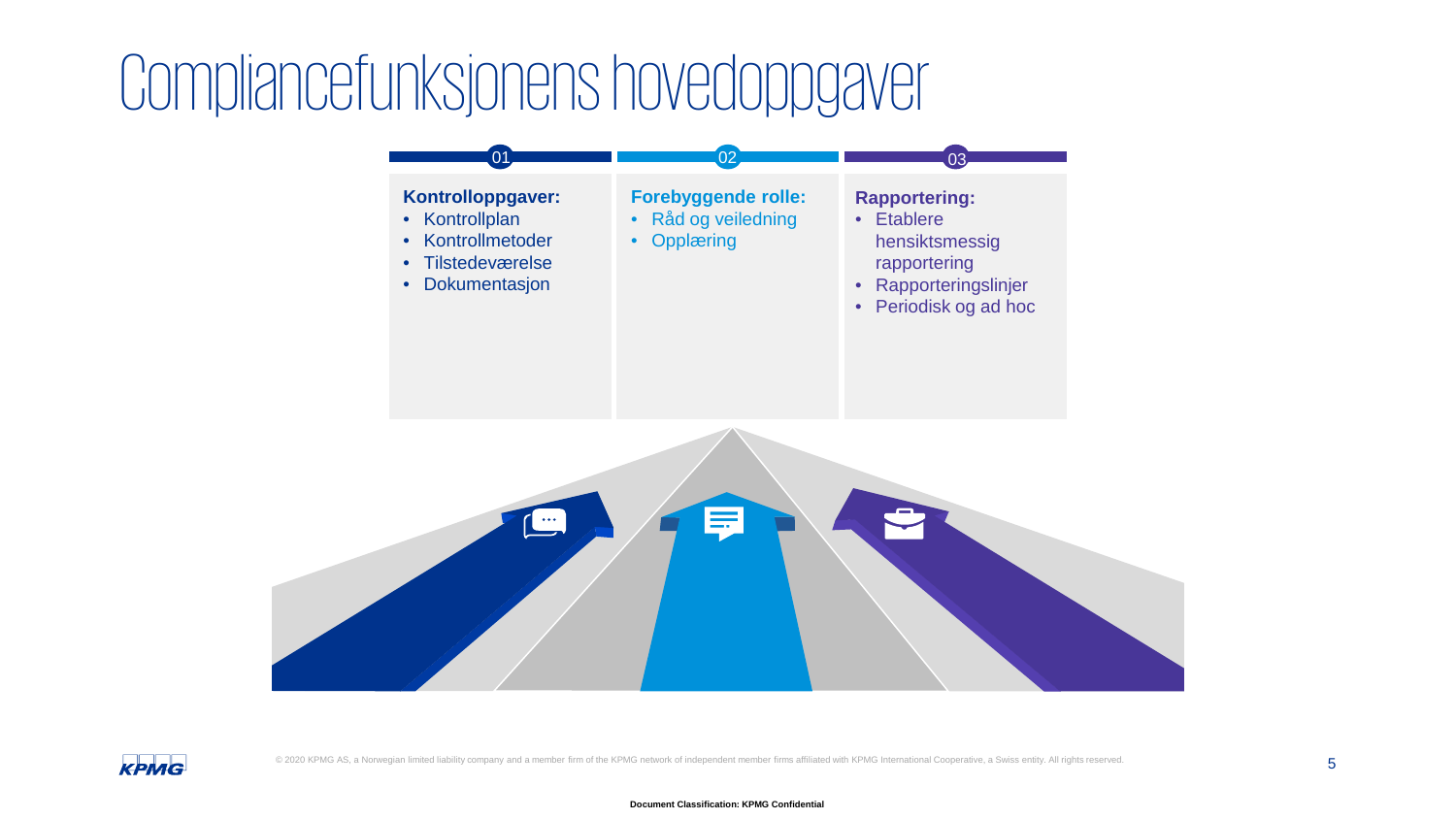### Rammene for compliancefunksjonensarbeid

Risikobasert tilnærming

Forholdsmessighet

Mest fokus på kontrolldelen av oppgavene

Kan gi mer oppmerksomhet til den rådgivende rollen

Forutsetter at kontrolloppgavene blir utført



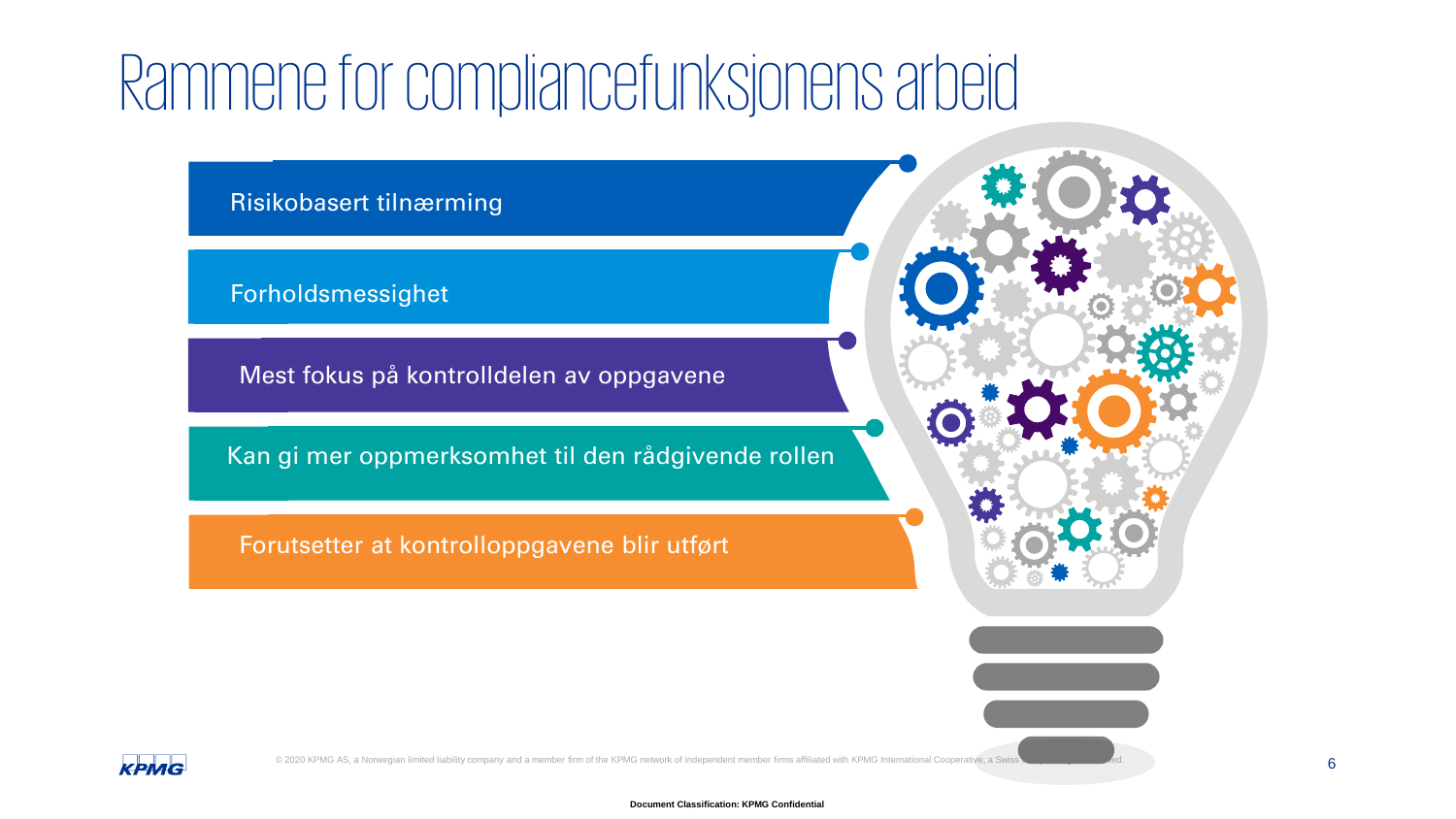### Rammene for funksjonens oppgaver - rådgivning

#### **Verdipapirforetakene;**

- Kommisjonsforordning 2017/565 artikkel 22 nr. 2 b): «advise and assist» relevante personer…. «to comply with the firm's obligations under directive 2014/65/EU»
- Finanstilsynets Rundskriv 5/2015 punkt 4.3:
	- «Compliancefunksjonens forebyggende rolle innebærer at funksjonen skal gi råd og veiledning og foretakets forpliktelser…. Compliancefunksjonen må være tilgjengelig for å svare på spørsmål som kan oppstå»
- ESMA Guidelines on the compliance function General guideline 4:
	- "Investment firms should ensure that the compliance function fulfils its advisory responsibilities including: providing support for staff training; providing day-to-day assistance for staff and participating in the establishment of new policies and procedures within the investment firm"

#### **Bankene:**

- Finansforetaksloven § 13-5 (2): finansforetak skal ha uavhengige kontrollfunksjoner med blant annet ansvar for etterlevelse
- CRR/CRD IV-forskriften § 39
- GL 11 omtaler rådgivning i punkt 192:
	- "The compliance function should advise the management body on measures to be taken to ensure compliance with applicable laws, rules, regulations and standards, and should assess the possible impact of any changes in the legal or regulatory environment on the institution's activities and compliance framework."

#### **Forsikringsforetakene:**

- Finansforetaksloven § 13-5 (2)
- Solvency II artikkel 46:
	- «advising the administrative, management or supervisory body on compliance with the laws, regulations and administrative provisions adopted» …. «include an assessment of the possible impact of any changes in the legal environment on the operations of the undertaking concerned and the identification and assessment of compliance risk»

iability company and a member firm of the KPMG network of independent member firms affiliated with KPMG International Cooperative, a Swiss entity. All rights reserved.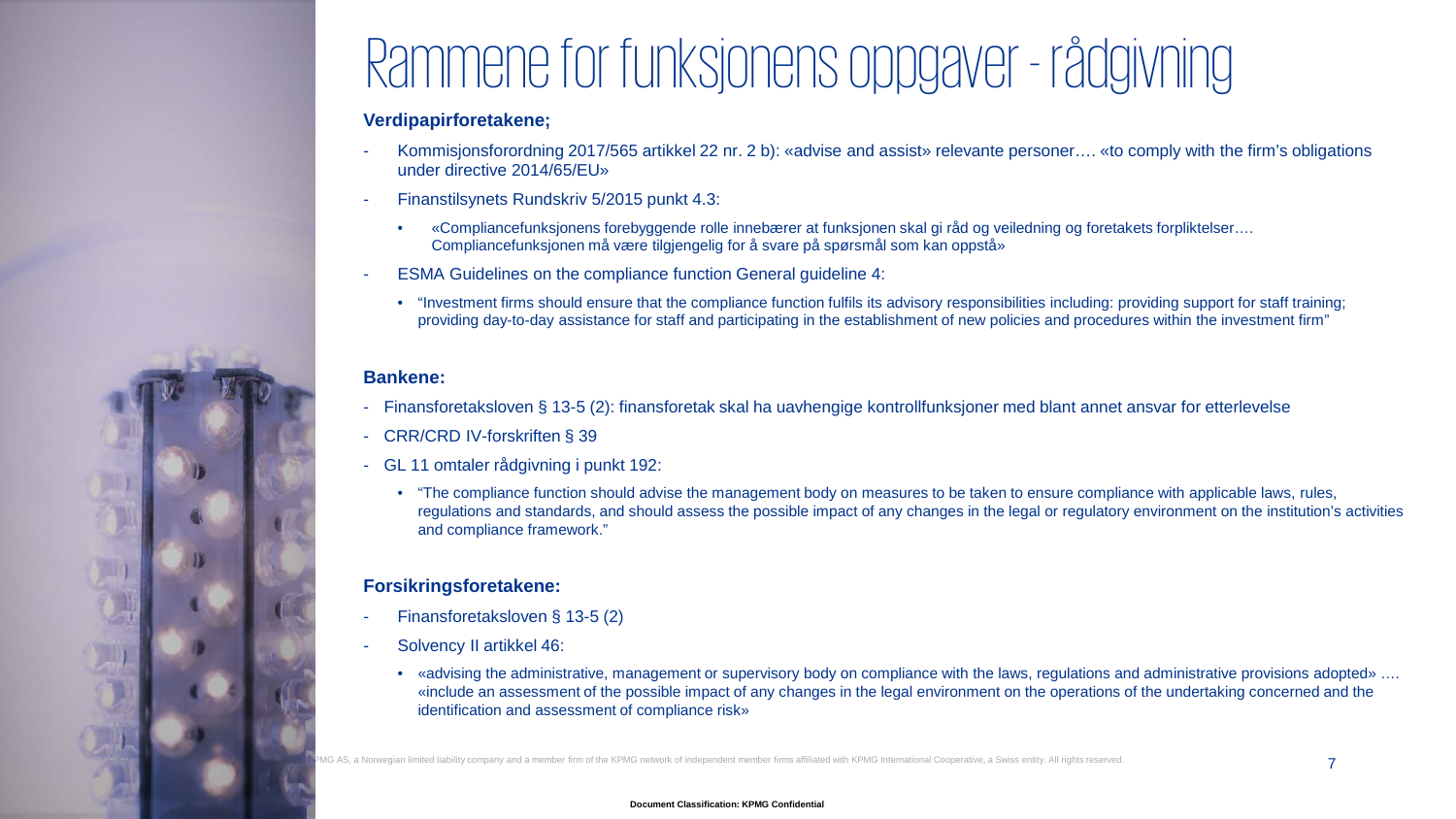### Når skal compliance inn som en rådgivende funksjon?

### **Organisering, strategi og forretningsplaner** Betydelige organisasjonsendringer, nye strategier og endrede forretningsplaner skal forelegges for compliance dd 22 **The Sea**  $\bullet$ **Prosjektgodkjenning (Engagement committee, evaluation committee)**

Compliancefunksjonen bør delta i organet.



© 2020 KPMG AS, a Norwegian limited liability company and a member firm of the KPMG network of independent member firms affiliated with KPMG International Cooperative, a Swiss entity. All rights reserved.

#### **Endringer i rutiner og instrukser**

Compliance bør gi råd ved utarbeidelse av nye rutiner og instrukser i forretningsområdene

#### **Godtgjørelsesordninger**

Compliance skal gi innspill ved utarbeidelse av godtgjørelsespolitikken. For verdipapirforetak: godtgjørelsesordningen skal forelegges compliance

#### **Produktgodkjenning**

Compliance skal involveres i prosessen ved godkjennelse av nye produkter eller endringer i eksisterende produkter, prosesser og systemer

#### **Document Classification: KPMG Confidential**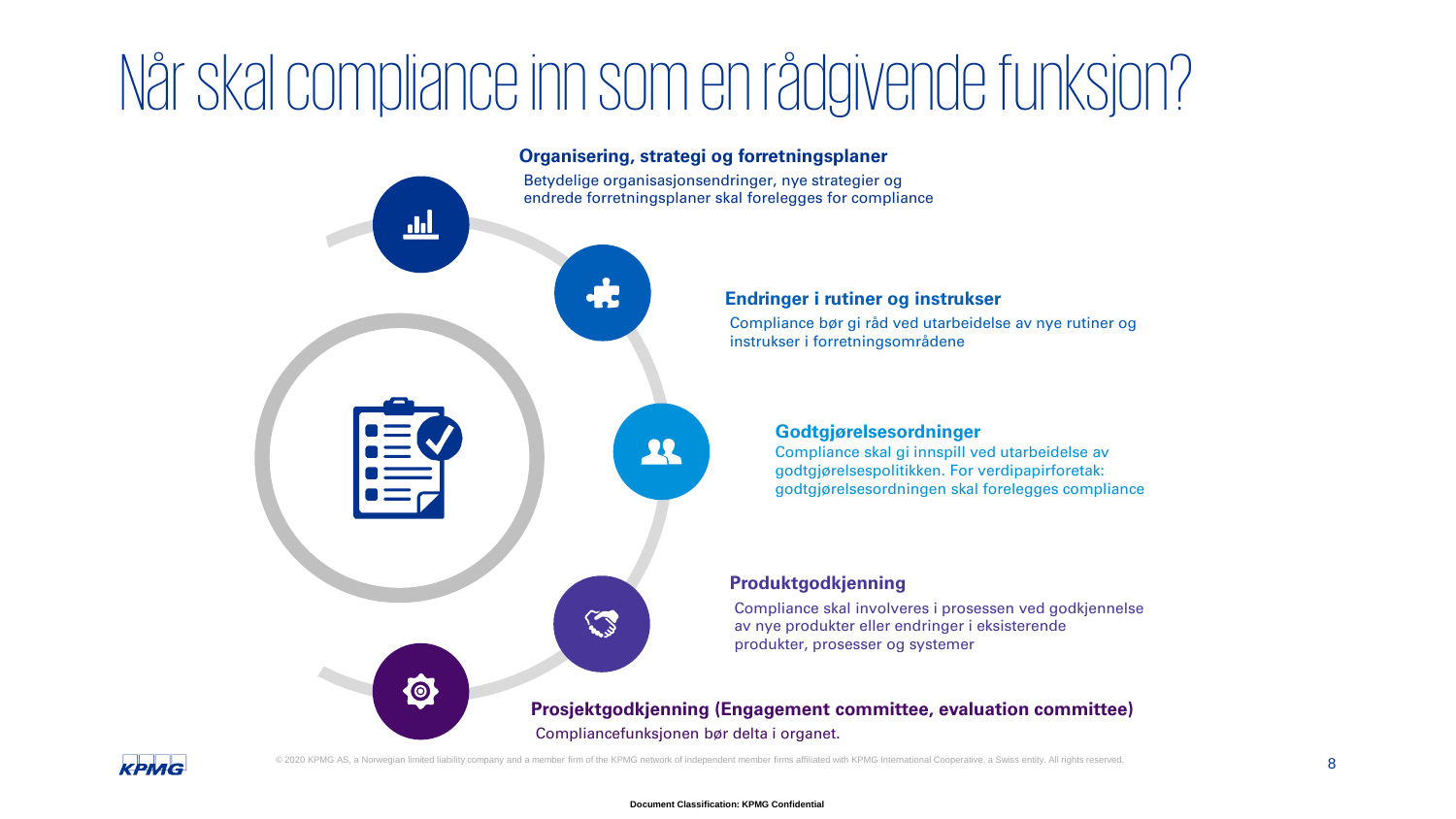

Hva menes med verdiskapende compliance?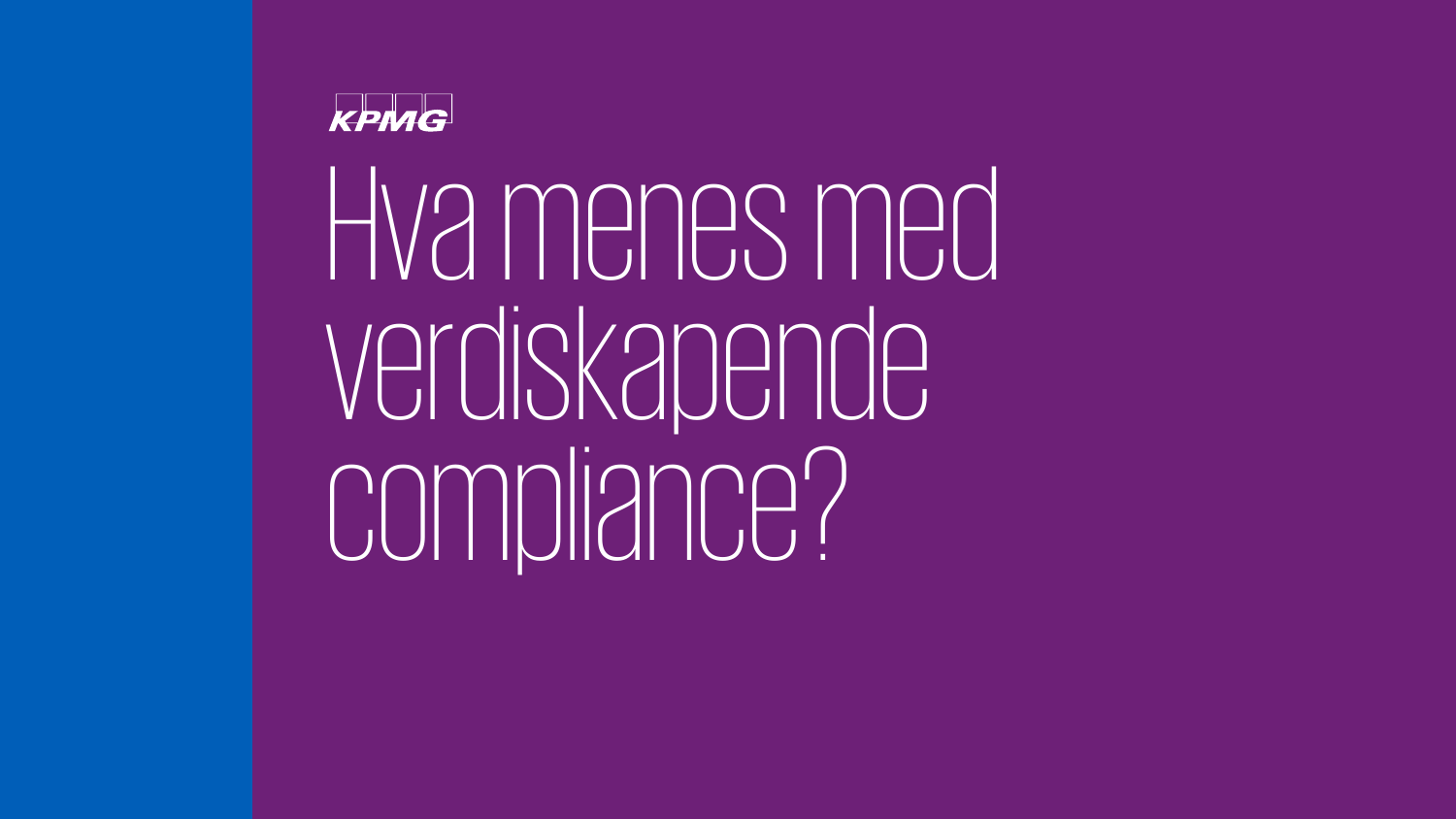### Verdiskapende compliance





F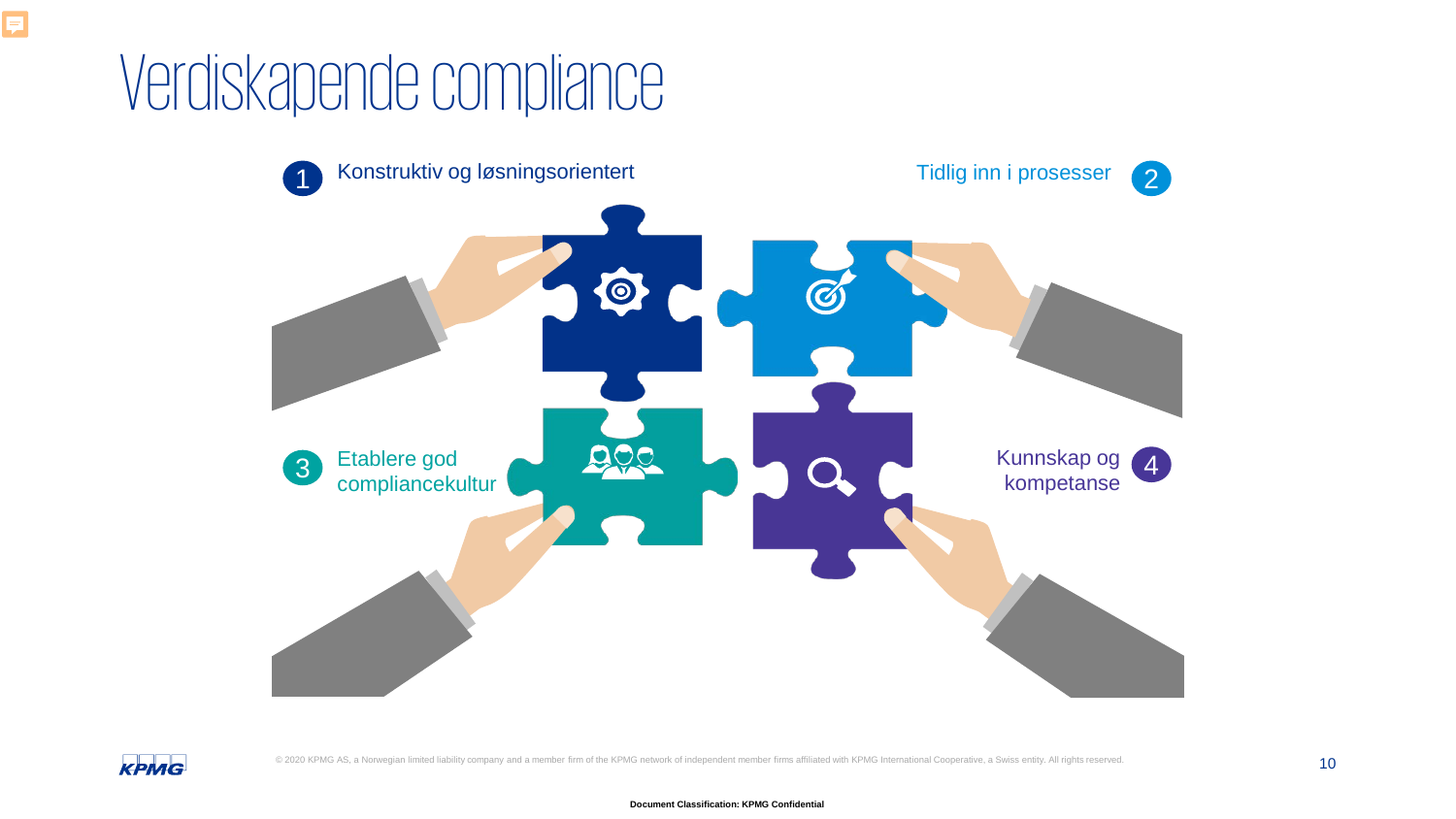

## Mulige rollekonflikter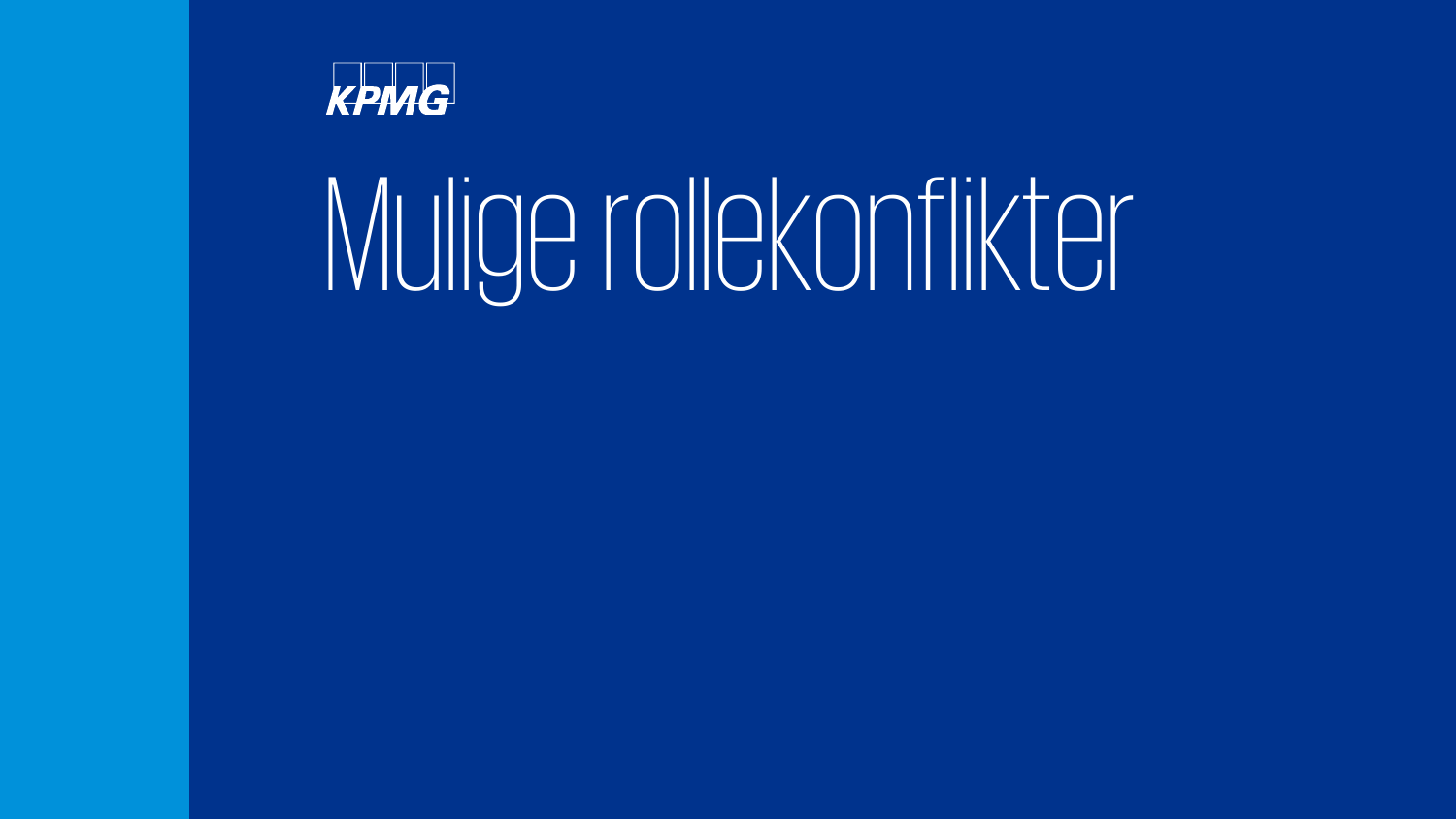### Mulige rollekonflikter



Kravene til en uavhengig compliancefunksjon



Hvor uavhengig blir man når man har gitt råd og bidratt med løsninger?



#### Deltakelse uten å bli gissel



© 2020 KPMG AS, a Norwegian limited liability company and a member firm of the KPMG network of independent member firms affiliated with KPMG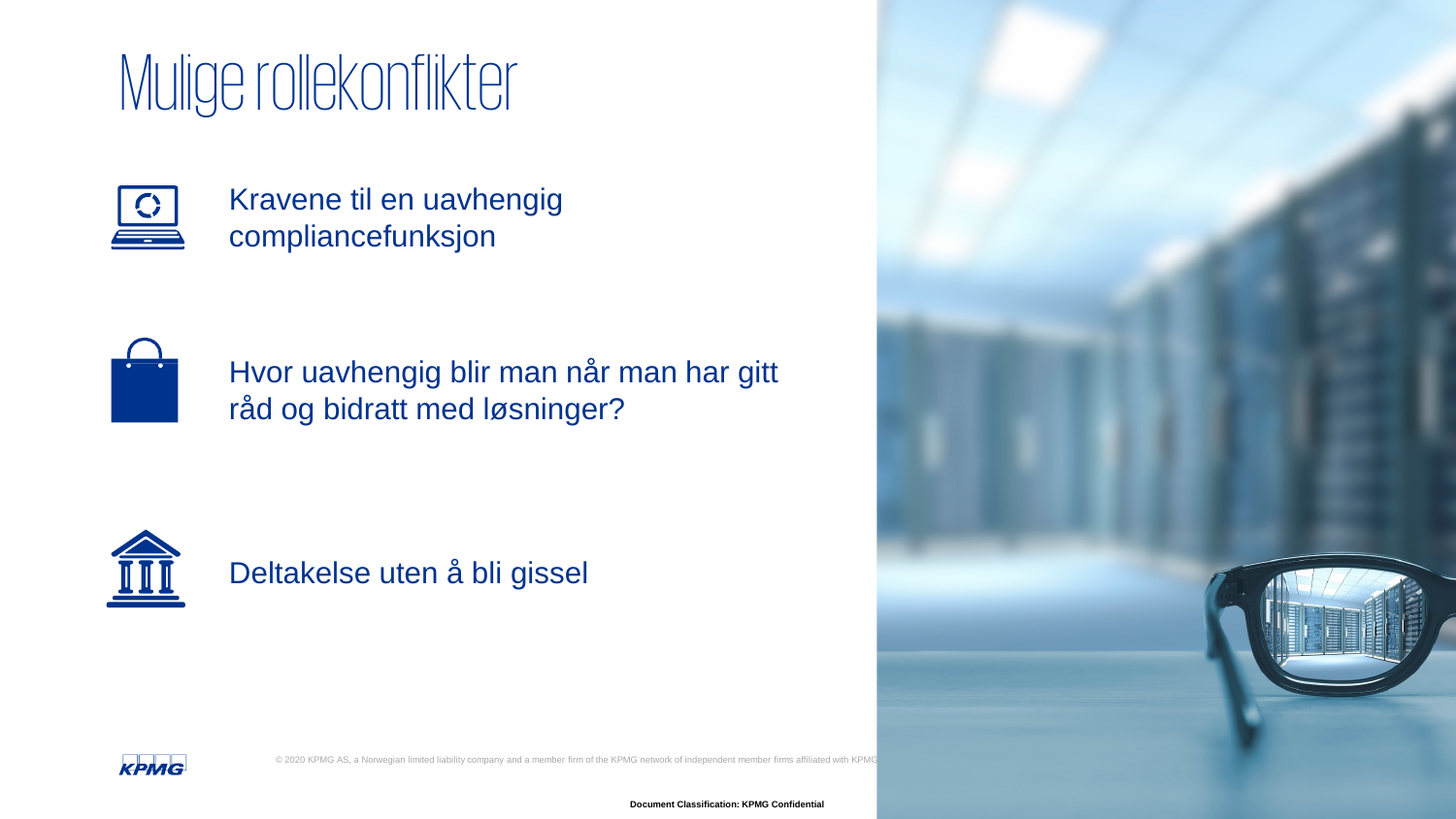

## Hva kan du bidra med i rollen som compliance?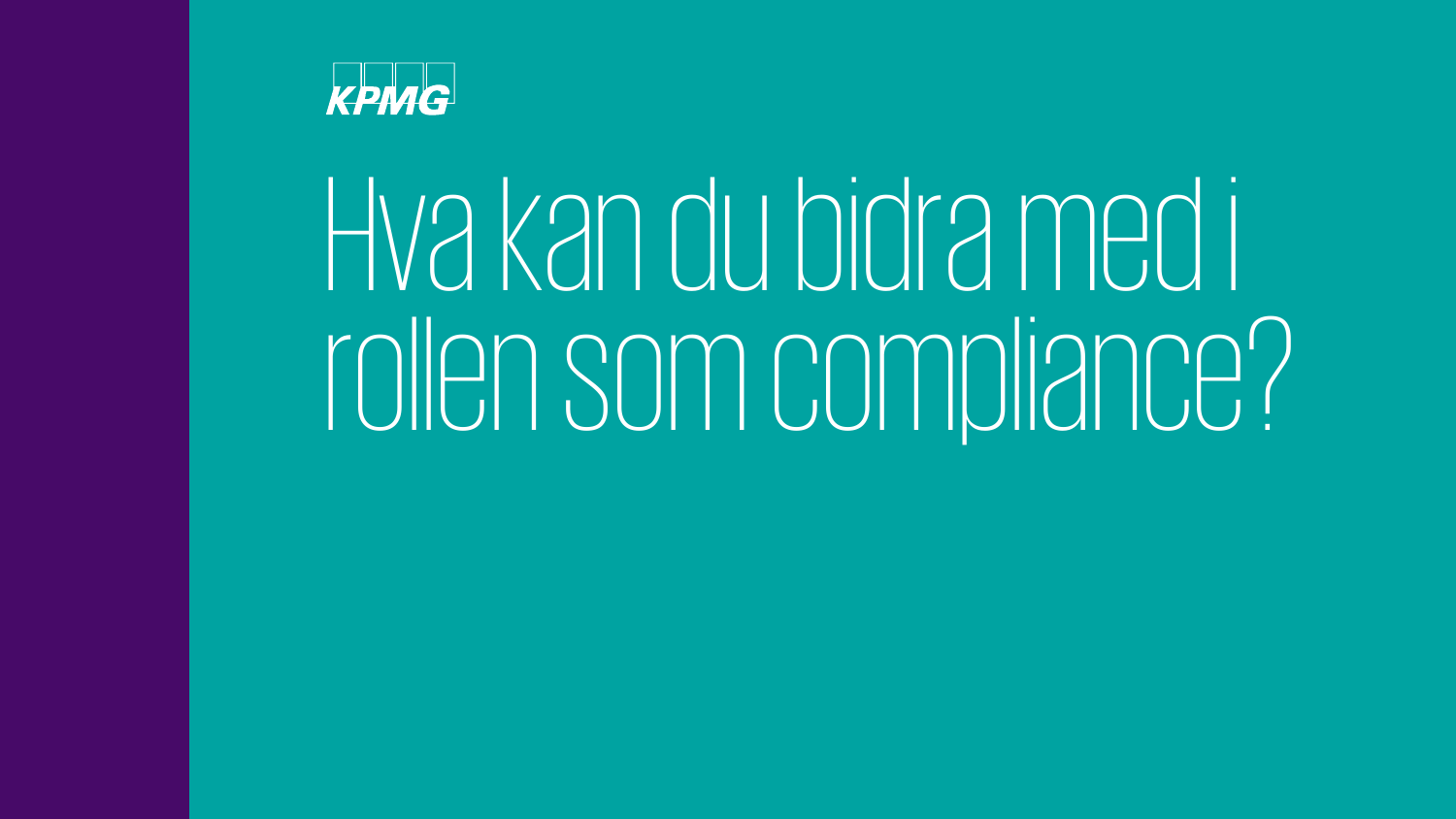### Hvordan kan du bidra?

Sikre støtte og forankring i prosessene

Vær en tydelig kulturbærer

Etablere godt samarbeid med organisasjonen og risikoeierne



#### Bidra med strategisk rådgivning for å bidra til effektiv etterlevelse

Bidra med god opplæring for å gi bedre forutsetninger for å utnytte mulighetsrommene

Sørg for å være godt oppdatert på regelverkskravene



© 2020 KPMG AS, a Norwegian limited liability company and a member firm of the KPMG network of independent member firms affiliated with KPMG International Cooperative, a Swiss entity. All rights reserved.

#### **Document Classification: KPMG Confidential**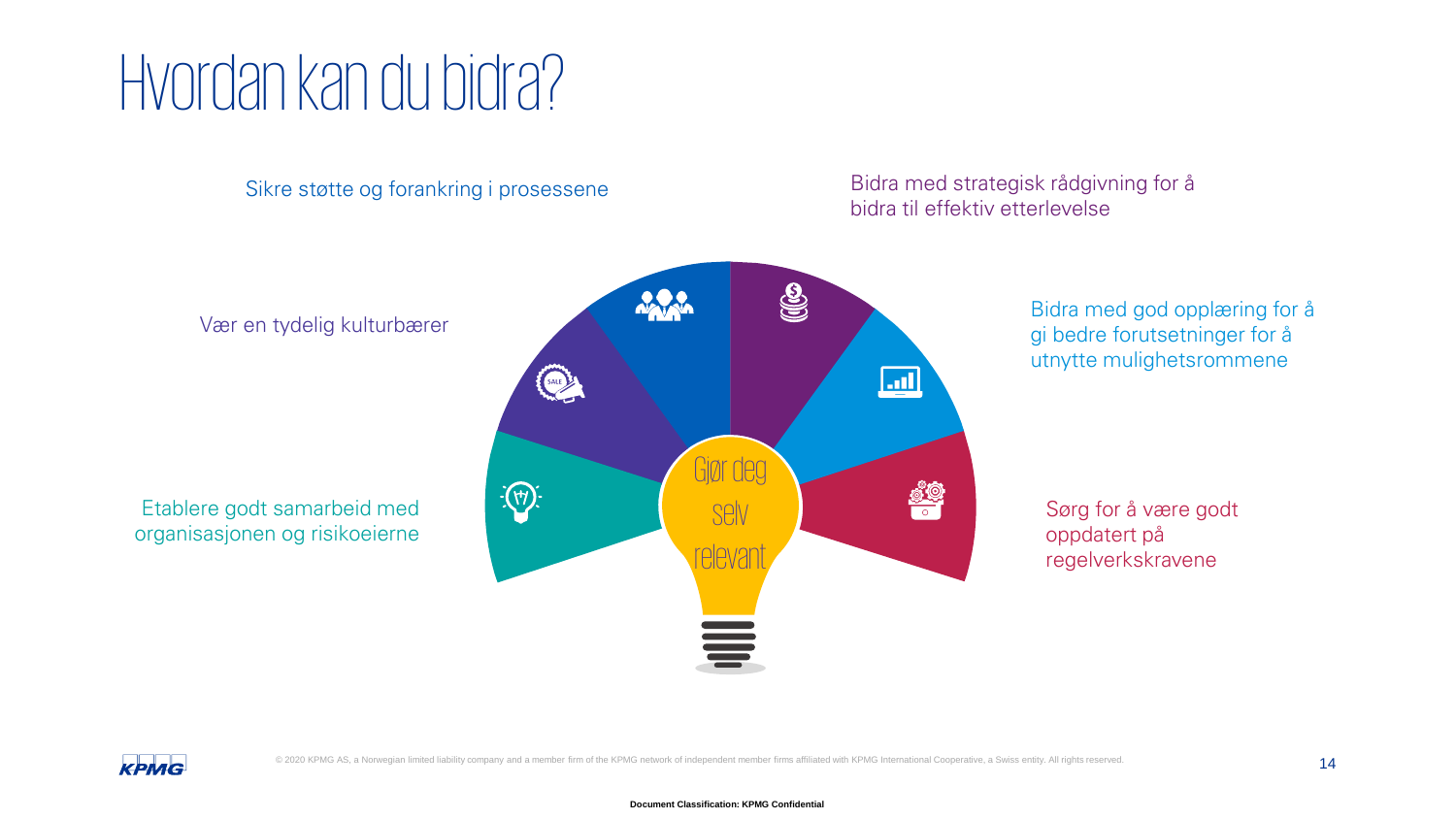# Spørsmål?